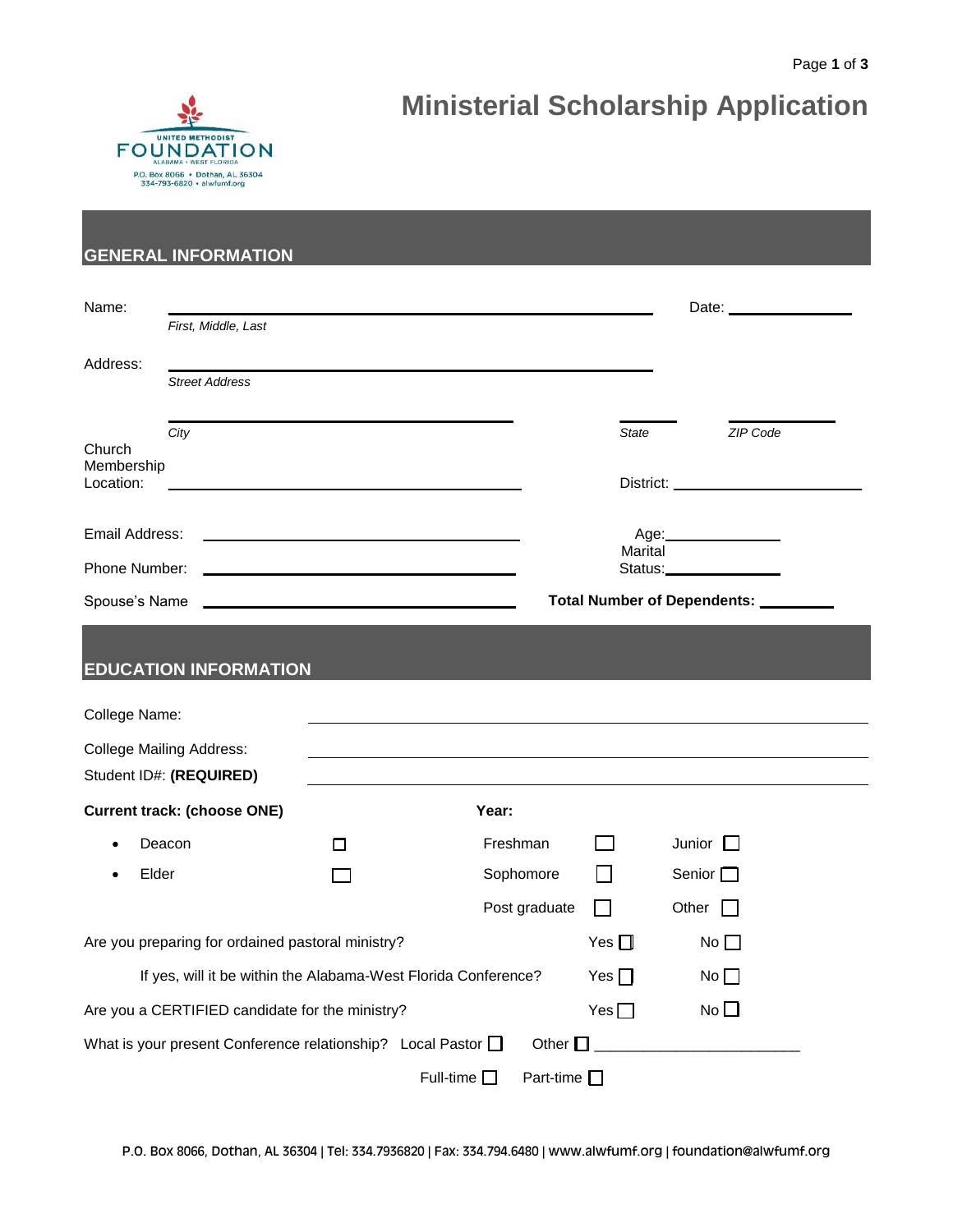| <b>EMPLOYMENT &amp; FINANCIAL INFORMATION</b>                           |                       |                   |                |         |                                    |
|-------------------------------------------------------------------------|-----------------------|-------------------|----------------|---------|------------------------------------|
|                                                                         |                       |                   |                |         | If yes, annual income anticipated: |
| While attending college, will you be employed?                          |                       | <b>YES</b><br>n l | <b>NO</b><br>Π |         |                                    |
| While you attend college, will your spouse (if applicable) be employed? |                       | <b>YES</b>        | NO             |         | If yes, annual income anticipated: |
| Please tell us about other resources you may have:                      |                       |                   |                |         |                                    |
|                                                                         |                       |                   |                |         | <b>Annual Amount</b>               |
|                                                                         |                       |                   |                | Grants: | \$                                 |
|                                                                         | Scholarships:         |                   |                | \$      |                                    |
|                                                                         | Gifts:                |                   |                | \$      |                                    |
|                                                                         | <b>Student Loans:</b> |                   |                | \$      |                                    |
|                                                                         | Other:                |                   |                | \$      |                                    |

## *Total Annual Resources (employment income plus all other):* **\$\_\_\_\_\_\_\_\_\_\_\_\_\_\_\_\_**

#### **DEBT & EXPENSES INFORMATION**

Total personal indebtedness (loans, mortgages, credit cards, etc.) \$\_\_\_\_\_\_\_\_\_\_\_\_\_\_\_\_\_\_\_

#### *Please tell us about your expenses:*

|                             | <b>Monthly Amount</b> |
|-----------------------------|-----------------------|
|                             |                       |
| Housing/Mortgage:           | \$                    |
| <b>Installment Payments</b> |                       |
| (loans, credit cards):      | \$                    |
|                             |                       |
| Utilities:                  | \$                    |
|                             |                       |
| Medical & Insurance:        | \$                    |
|                             |                       |
| Child Care:                 | \$                    |
| Travel (gas, auto           |                       |
| maintenance):               | \$                    |
|                             |                       |
| Tuition & Books:            | \$                    |
|                             |                       |
| Other:                      | \$                    |

# *Total Monthly Expenses:* **\$\_\_\_\_\_\_\_\_\_\_\_\_\_\_\_\_**